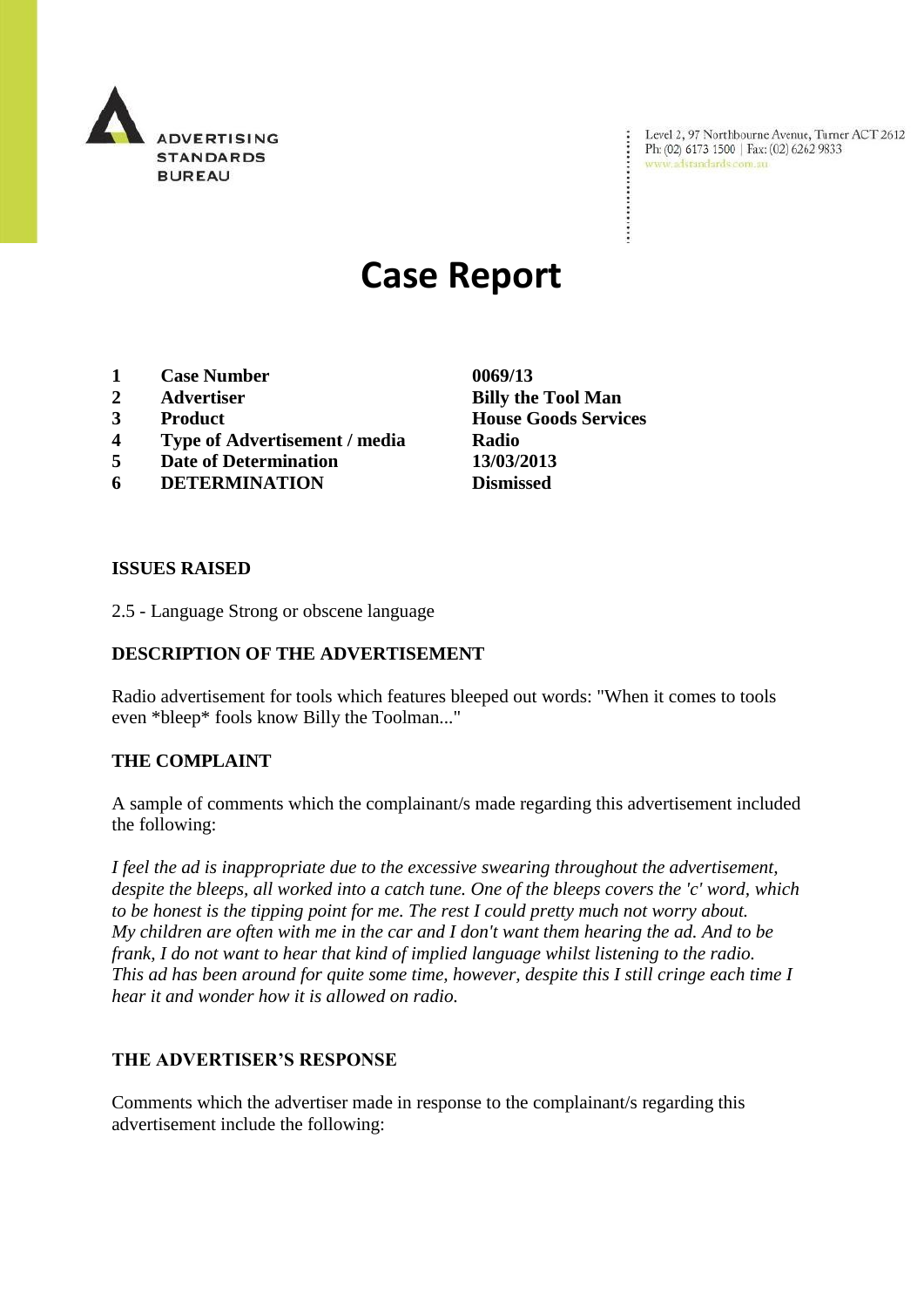*The Advertisement, which is the subject of the complaint, airs on Zinc in Townsville, with the "bleeped" version on rotation approximately 10 times per day, Monday to Thursday between 9am and 10pm.*

*Zinc is a radio station which has a strong "blue collar" audience, and this Advertisement is used to target that demographic. Zinc is a male skewed adult music station that plays rock music and has other music and sport-related programming content (see http://townsville.radiozinc.com.au/music).*

*The complainant makes reference to there being two versions of the Advertisement and states that "One is sung completely with no bleeps". For clarity, we must explain that during the breakfast shift, a different version with no bleeped words is played, having consideration to the likely makeup of the pre-9am audience. The bleeped version of the Advertisement is never played on air at any time - day or night - without the bleeps.* 

*The complainant has stated that the Advertisement is inappropriate due to the excessive swearing throughout". At no time are swear words audible in the jingle. As you will see from the attached script, there are five bleeped "f words", and as the complainant points out, one bleeped word that could be construed as being the "C word" or, in our view, a raft of other words. As the complainant points out, the use of the words is "implied", not expressly stated in the jingle and relies on the imagination of the listener to fill in the blanks. The Advertisement does not instruct children on the inclusion of the words to which the complainant objects. The fact that a child is aware of the absent words that underscore those bleeps or draws conclusions on what they might be is not a result of the Advertisement, but because of external factors, influences and experiences over which we have no control.* 

*We note in particular section 2.5 of the AANA Code of Ethics which states that advertising or marketing communications shall "Only use language which is appropriate in the circumstances (including appropriate for the relevant audience and medium)." In terms of use of "strong or obscene language", there is none used in the Advertisement. We are of the view that the bleeps used are simply a stunt; that any construed inappropriate language is blocked and is not intended to cause offense. No swear words are identifiable and the version which is the subject of the complaint does have regard for a large portion of the makeup of the audience who listen to Zinc after 9am. As noted above, many of our listeners are tradesmen who travel to their jobs during the course of the day in their cars.*

### **THE DETERMINATION**

The Advertising Standards Board ("Board") considered whether this advertisement breaches section 2 of the Advertiser Code of Ethics (the "Code").

The Board noted the complainant's concerns that the advertisement features excessive, bleeped out, swearing which is not appropriate for radio.

The Board listened to the advertisement and noted the advertiser's response.

The Board then considered whether the advertisement was in breach of Section 2.5 of the